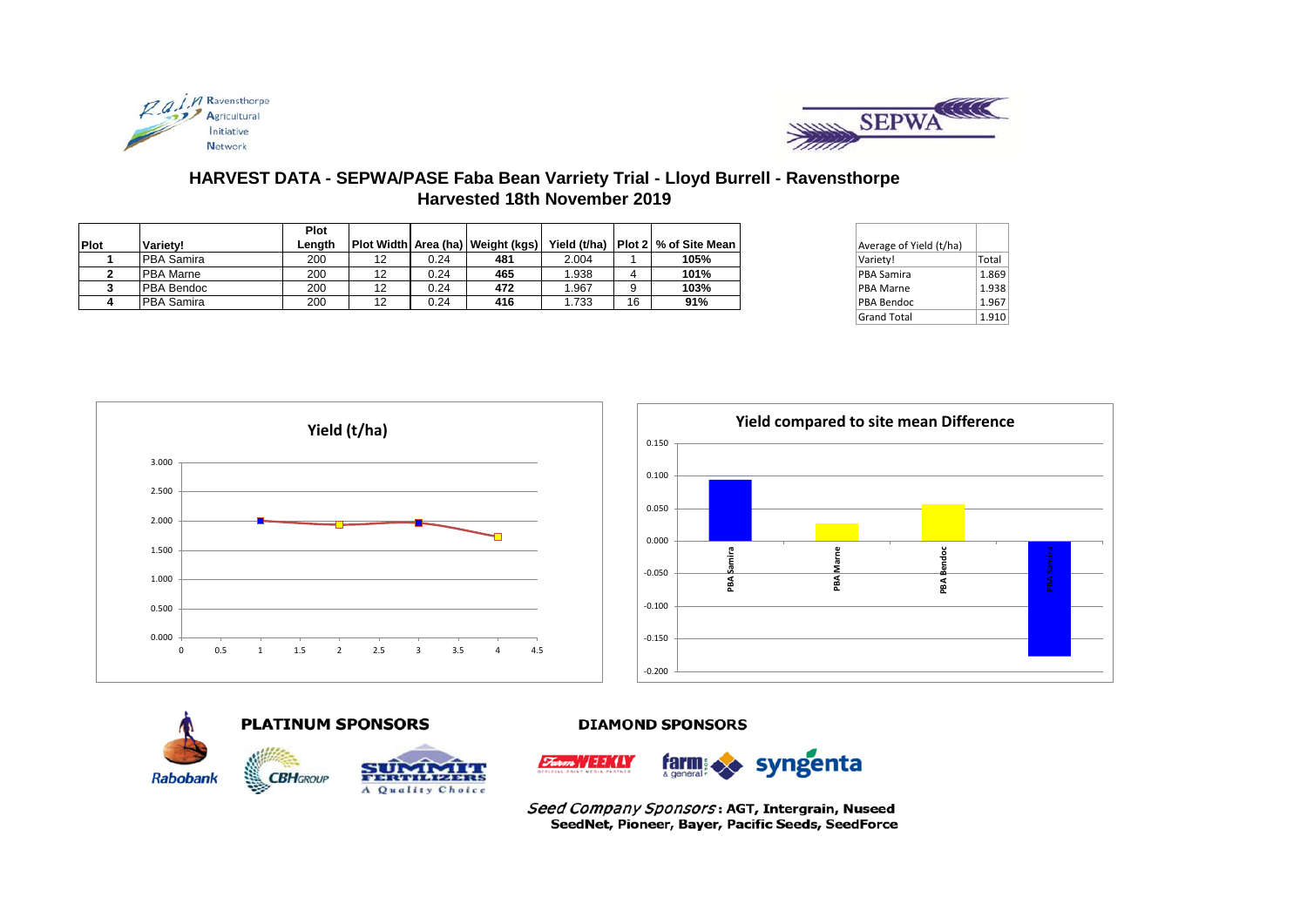





| <b>Plot</b> | Variety!           | Yield (t/ha) | % of Site Mean |
|-------------|--------------------|--------------|----------------|
|             | <b>IPBA Samira</b> | 2.004        | 105%           |
|             | <b>PBA Marne</b>   | 1.938        | 101%           |
| 3           | <b>PBA Bendoc</b>  | 1.967        | 103%           |
|             | PBA Samira         | 1.733        | 91%            |

|                          | <b>Site Details</b> |  |  |
|--------------------------|---------------------|--|--|
| <b>Soil Description:</b> | Clav                |  |  |
| Date Sown:               | Sunday, 19          |  |  |
| <b>Date Harvested</b>    | Wednesday           |  |  |
| <b>Seeding Rate:</b>     | $100$ kg/ha         |  |  |

**Site Details** Sunday, 19 April 2020 Wednesday, 18 November 2020

#### **Plot Dimensions**

**Length (m) Width (m) Area (m2)** 



**Statistical Analysis** 

|         |           |           | <b>UUIIVULSIUII</b> |                                 |       |
|---------|-----------|-----------|---------------------|---------------------------------|-------|
| gth (m) | Width (m) | Area (m2) | Factor              | Site Mean (t/ha)                | 1.910 |
| 200     | 12        | 0.24      | 4.17                | Probability                     | 0.913 |
|         |           |           |                     | Least significant difference 5% | 2.980 |
|         |           |           |                     | CV <sub>0</sub>                 | 11.0  |
|         |           |           |                     |                                 |       |



## **PLATINUM SPONSORS**



## **DIAMOND SPONSORS**



**Conversion** 



Seed Company Sponsors: AGT, Intergrain, Nuseed SeedNet, Pioneer, Bayer, Pacific Seeds, SeedForce